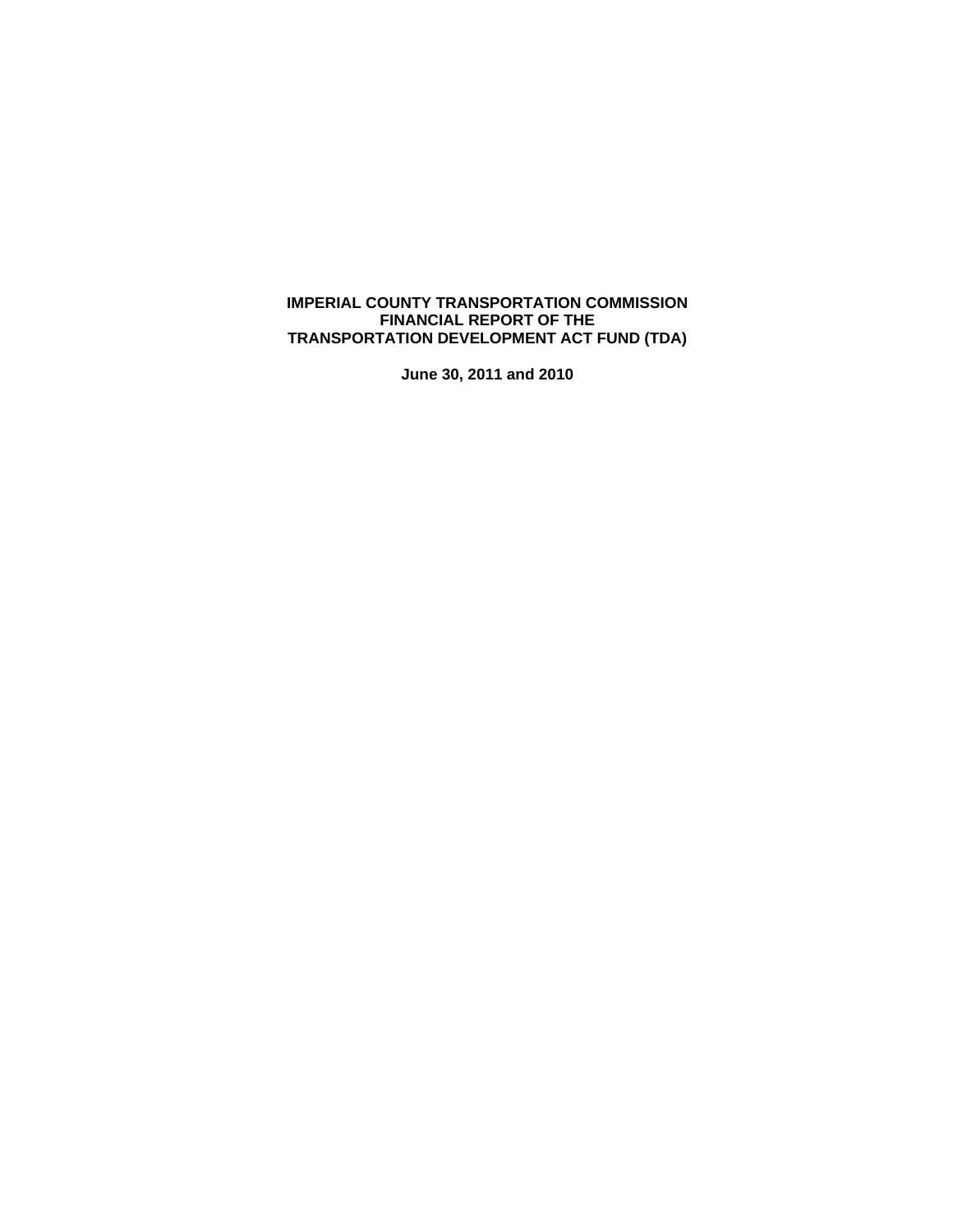# **CONTENTS**

| <b>INDEPENDENT AUDITORS' REPORT</b>                              | 3       |
|------------------------------------------------------------------|---------|
| <b>FINANCIAL STATEMENTS</b>                                      |         |
| <b>Balance Sheets</b>                                            | 4       |
| Statements of Revenues, Expenditures and Changes in Fund Balance | 5       |
| Notes to the Financial Statements                                | $6 - 7$ |
| SUPPLEMENTARY INFORMATION                                        |         |
| Schedule of Allocations and Disbursements                        | $8 - 9$ |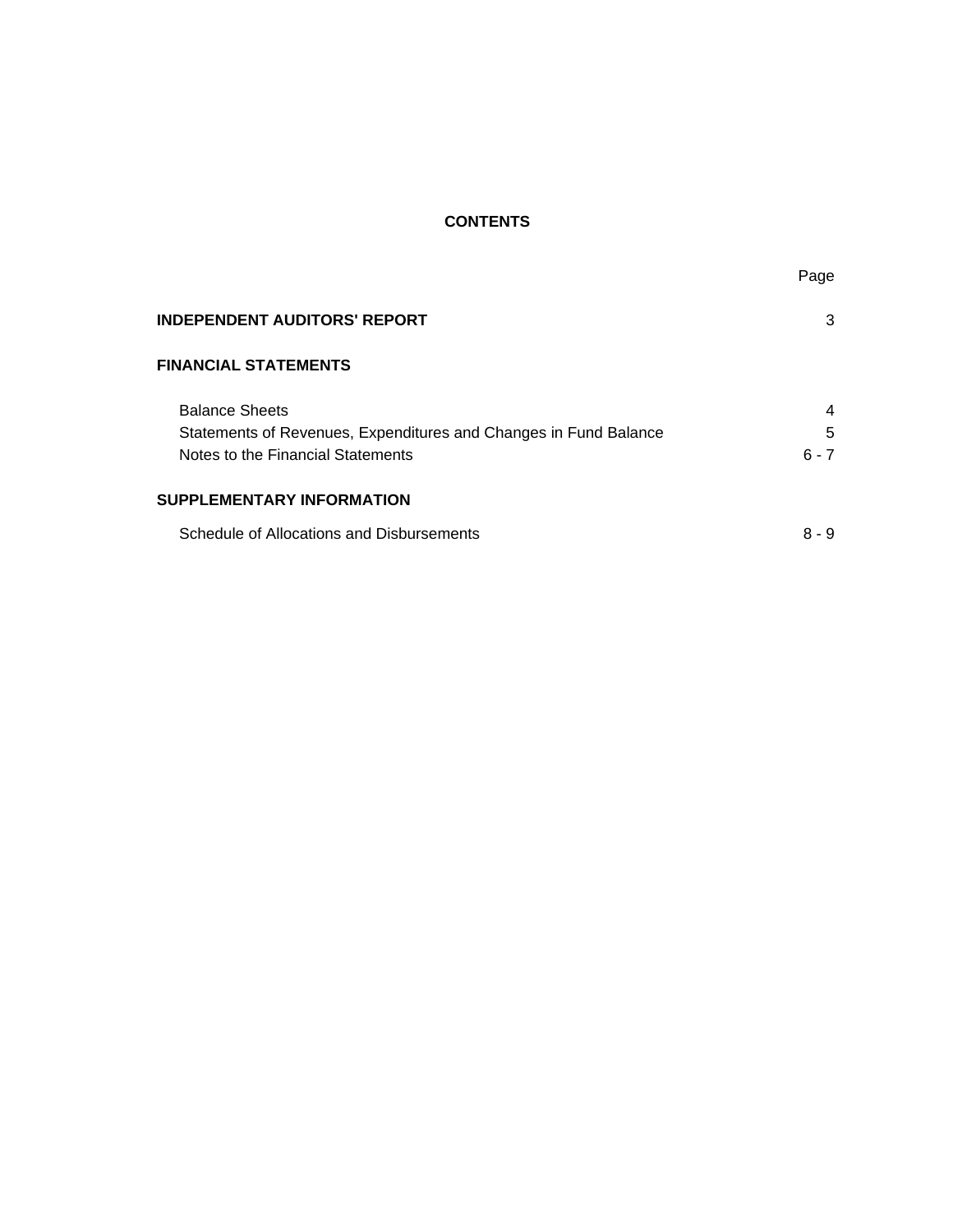

3205 South Dogwood Avenue El Centro, CA 92243 t 760.352.1021 f 760.352.3325 www.hbllp.com

### **INDEPENDENT AUDITORS' REPORT**

To the Commission Board Members County of Imperial, California

We have audited the accompanying financial statements of the Transportation Development Act Fund of the Imperial County Transportation Commission as of June 30, 2011 and 2010, as listed in the table of contents. These financial statements are the responsibility of the Imperial County Transportation Commission's management. Our responsibility is to express an opinion on these financial statements based on our audit.

We conducted our audit in accordance with auditing standards generally accepted in the United States of America. Those standards require that we plan and perform the audit to obtain reasonable assurance about whether the financial statements are free of material misstatement. An audit includes examining, on a test basis, evidence supporting the amounts and disclosures in the financial statements. An audit also includes assessing the accounting principles used and significant estimates made by management, as well as evaluating the overall financial statement presentation. We believe that our audit provides a reasonable basis for our opinion.

As discussed in Note 2, the financial statements present only the Transportation Development Act Fund (TDA) and are not intended to present fairly the financial position of the Imperial County Transportation Commission and the results of its operations in conformity with accounting principles generally accepted in the United States of America.

In our opinion the financial statements referred to above present fairly, in all material respects, the financial position of the Transportation Development Act Fund (TDA) of the Imperial County Transportation Commission as of June 30, 2011 and 2010, and the results of its operations for the years then ended in conformity with accounting principles generally accepted in the United States of America.

Our audit was conducted for the purpose of forming an opinion on the financial statements taken as a whole. The schedule of allocations and disbursements listed as supplementary information in the table of contents has been subjected to the auditing procedures applied in the audit of the financial statements and, in our opinion, is fairly presented in all material respects in relation to the financial statements taken as a whole.

Hutchinson and Bloodgood LLP

June 22, 2012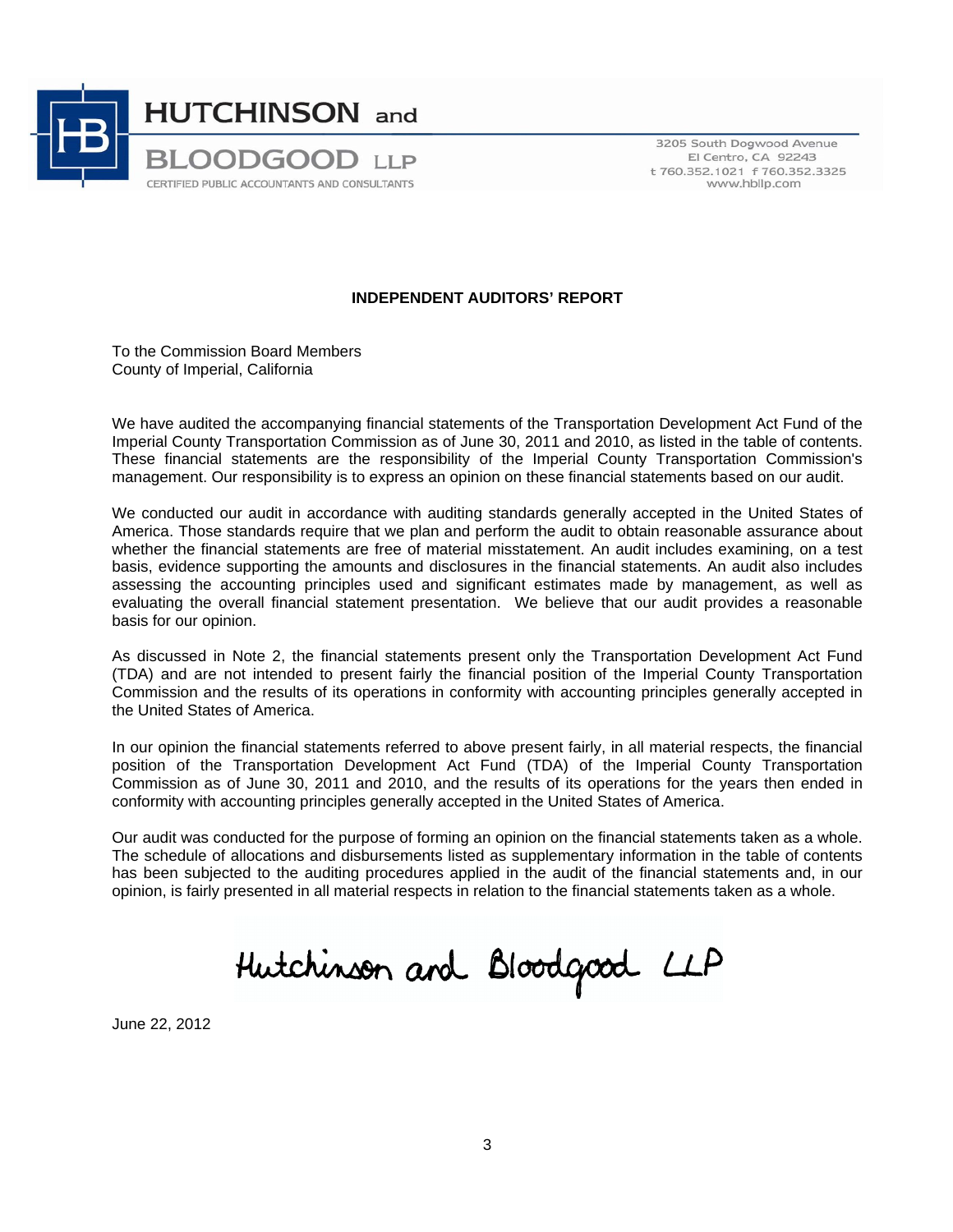# **BALANCE SHEETS June 30, 2011 and 2010**

|                                                                                    | 2011                     | 2010                     |
|------------------------------------------------------------------------------------|--------------------------|--------------------------|
| <b>ASSETS</b>                                                                      |                          |                          |
| Cash and Investments<br>Interest Receivable                                        | \$<br>2,428,077<br>5,860 | \$<br>1,881,717<br>8,778 |
| <b>Total Assets</b>                                                                | 2,433,937                | 1,890,495                |
| <b>LIABILITIES AND FUND BALANCE</b>                                                |                          |                          |
| Liabilities<br>Due to Other Funds                                                  | \$                       | 662,022<br>\$            |
| <b>Total Liabilities</b>                                                           |                          | 662,022                  |
| <b>Fund Balance</b><br>Fund Balance - Unreserved<br><b>Fund Balance - Reserved</b> | 2,295,820<br>138,117     | 197,766<br>1,030,707     |
| <b>Total Fund Balance</b>                                                          | 2,433,937                | 1,228,473                |
| <b>Total Liabilities and Fund Balance</b>                                          | 2,433,937<br>\$          | \$<br>1,890,495          |

See accompanying notes and independent auditors' report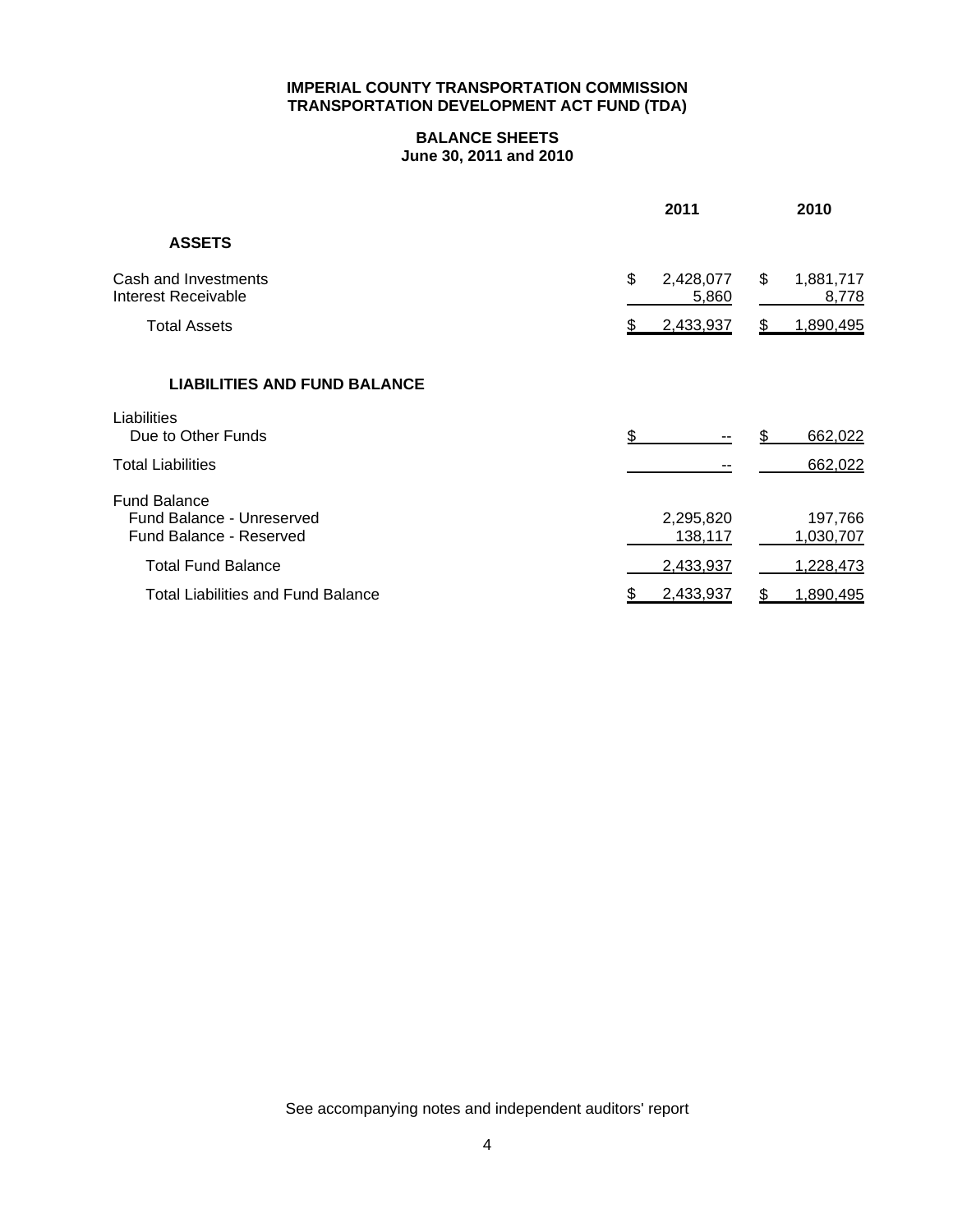# **STATEMENTS OF REVENUES, EXPENDITURES AND CHANGES IN FUND BALANCE For the Years Ended June 30, 2011 and 2010**

|                                                                                                                                                                                                     | 2011                                                                                 | 2010                                                  |
|-----------------------------------------------------------------------------------------------------------------------------------------------------------------------------------------------------|--------------------------------------------------------------------------------------|-------------------------------------------------------|
| Revenues<br><b>Transportation Development Act fund</b><br><b>Interest Pooled Money</b>                                                                                                              | \$<br>5,296,686<br>21,233                                                            | \$<br>4,445,036<br>39,257                             |
| Total revenues                                                                                                                                                                                      | 5,317,919                                                                            | 4,484,293                                             |
| Expenditures<br>City of Brawley<br>City of Calexico<br>City of Calipatria<br>City of El Centro<br>City of Holtville<br>City of Imperial<br>City of Westmorland<br>County of Imperial<br><b>ICTC</b> | 200.458<br>234,142<br>12,721<br>200,557<br>213,254<br>105,183<br>24,450<br>2,746,715 | 227,329<br>377,058<br>240,449<br>126,824<br>3,535,984 |
| Total expenditures                                                                                                                                                                                  | 3,737,480                                                                            | 4,507,644                                             |
| Excess of revenues over (under) expenditures                                                                                                                                                        | 1,580,439                                                                            | (23, 351)                                             |
| <b>Transfers out</b><br>Administration - IVAG 7147<br>Plans and program - IVAG 7148<br>Total transfers out                                                                                          | 253,475<br>121,500<br>374,975                                                        | 317,800<br>168,000<br>485,800                         |
| Change in fund balance                                                                                                                                                                              | 1,205,464                                                                            | (509, 151)                                            |
| Fund balance beginning, July 1                                                                                                                                                                      | 1,228,473                                                                            | 1,737,624                                             |
| Fund balance ending, June 30                                                                                                                                                                        | 2,433,937                                                                            | \$<br>1,228,473                                       |

See accompanying notes and independent auditors' report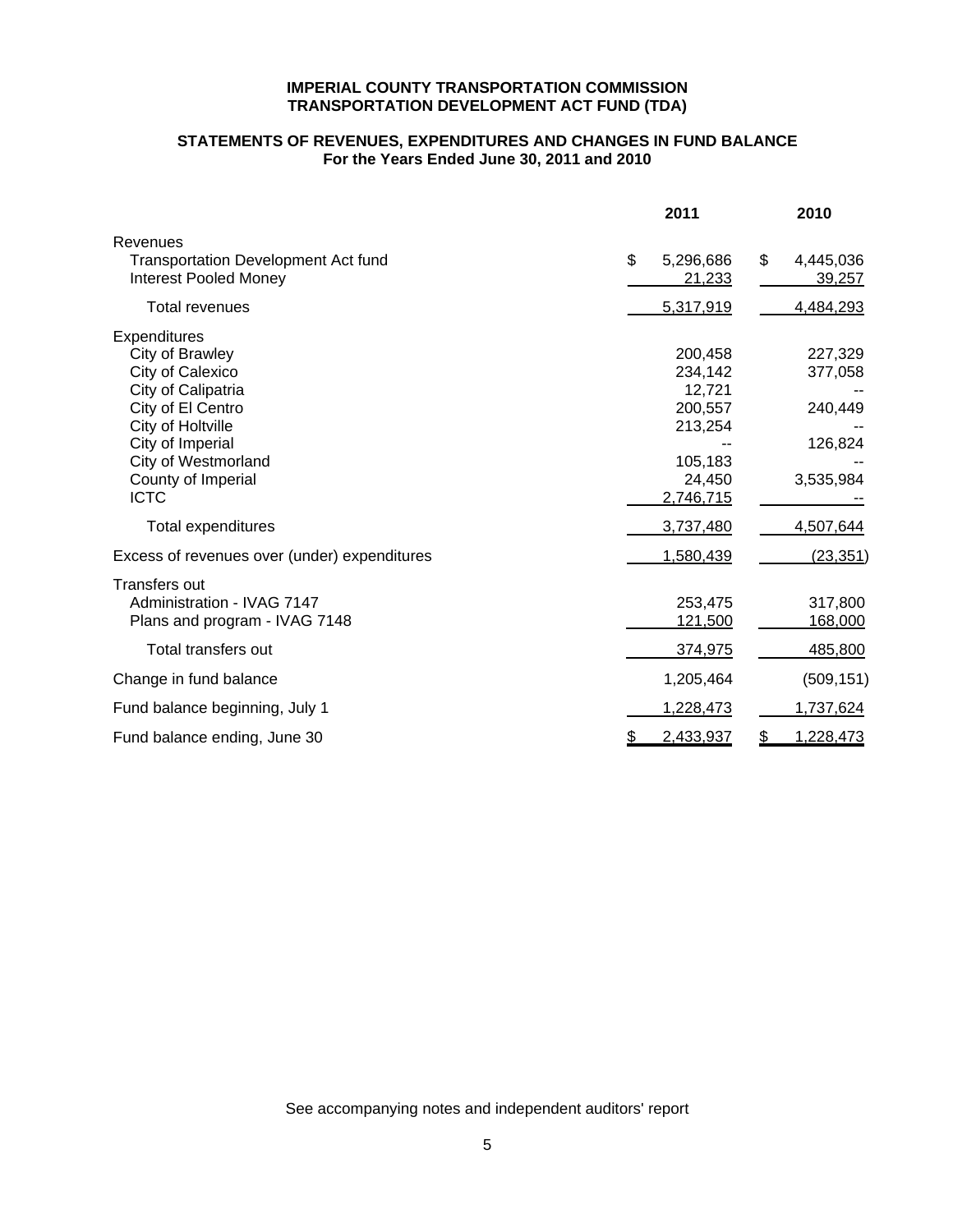#### **NOTES TO THE FINANCIAL STATEMENTS June 30, 2011 and 2010**

#### **Note 1. SUMMARY OF SIGNIFICANT ACCOUNTING POLICIES**

#### *Reporting Entities*

The operations of the Transportation Development Act fund of the Imperial County Transportation Commission are accounted for in a separate set of self-balancing accounts that comprise its assets, liabilities, fund balance, revenues and expenditures.

The County's Auditor-Controller's office acts as a trustee for the funds received and disbursed. The revenues of the fund are derived from  $\frac{1}{4}$  cent of the local general sales tax collected statewide. The State Board of Equalization returns the ¼ cent to each county according to the amount of the tax collected.

The County's Auditor-Controller, based upon allocation instructions received from the Imperial County Transportation Commission (ICTC), makes disbursements from the TDA fund to the County of Imperial and the cities, located within the County, which are eligible for TDA funds. The allocation instructions apportion the revenues received by the TDA fund among the incorporated and unincorporated areas of the County, based on population.

#### *Basis of Accounting*

The TDA funds are accounted for in a trust fund using the modified accrual basis of accounting, whereby revenues are recognized when they become measurable and available to finance expenditures of the current period and expenditures are generally recognized when the related fund liabilities are incurred.

#### *Comparative Data*

Comparative data for the prior year is presented in the accompanying financial statements in order to provide an understanding of changes in the funds' financial positions and operations.

#### **Note 2. ANNUAL FINANCIAL STATEMENTS**

The financial statements are intended to present the financial position, results of operations and compliance with the Transportation Development Act for only the Transportation Development Act fund of the Imperial County Transportation Commission .

## **Note 3. CASH AND INVESTMENTS**

Cash is pooled with other cash of the County to maximize investment opportunity and yields. Investment income resulting from this pooling is allocated to the respective funds, including the TDA fund, based upon monthly average cash balances. Information regarding categorization of investments and risk can be found in the County's financial statements. The financial statements for the County of Imperial may be obtained by contacting the Auditor-Controller's office in El Centro, CA.

Investments are stated at fair value in accordance with GASB 31, *Accounting and Financial Reporting for Certain Investments and for External Investment Pools*.

#### See independent auditors' report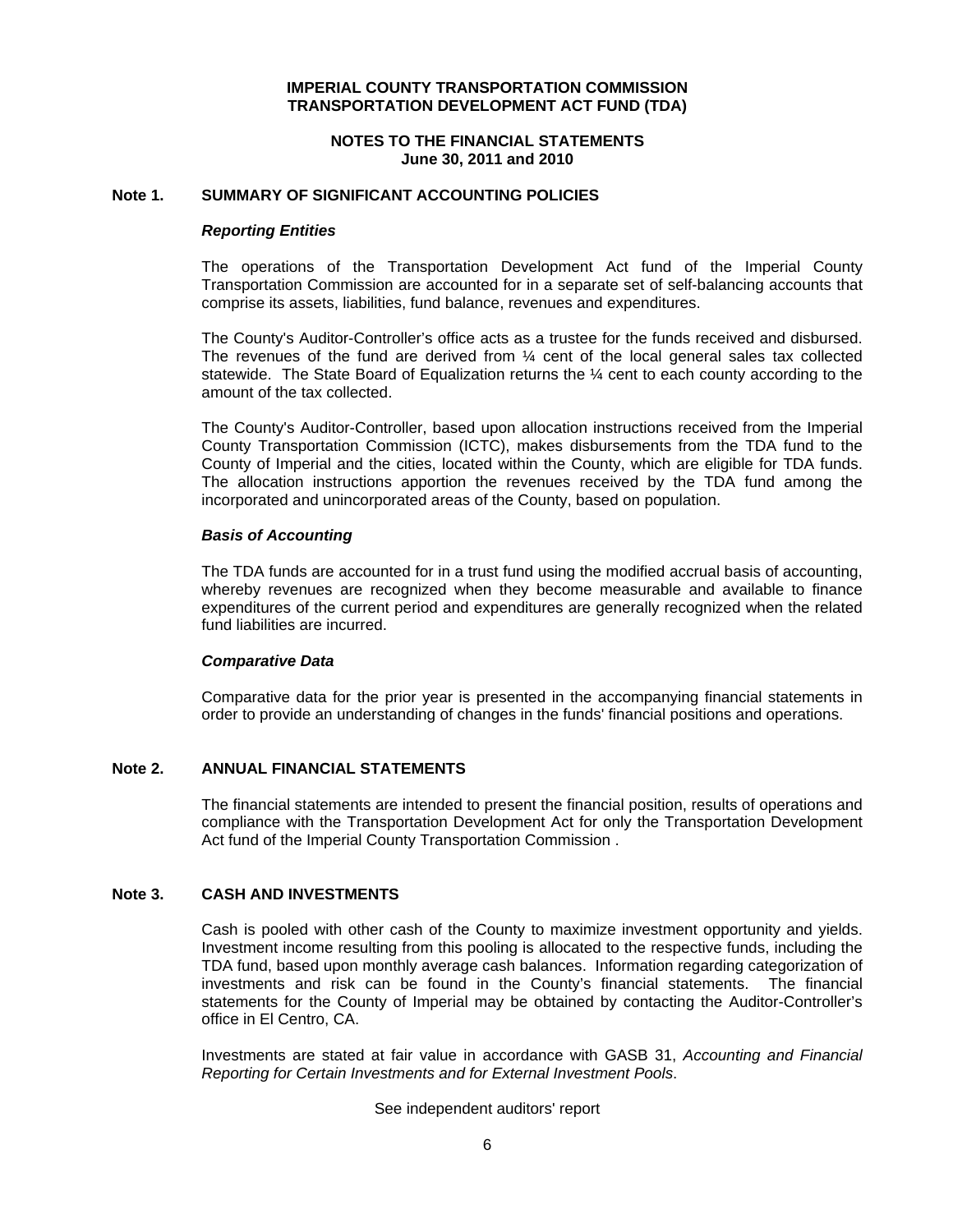### **NOTES TO THE FINANCIAL STATEMENTS June 30, 2011 and 2010**

#### **Note 4. FUND BALANCE**

The TDA fund distributes funds according to the annual regional ICTC Overall Work Plan & Budget and in accordance with the annual disbursements schedule adopted each year by ICTC. Any monies allocated and reserved in the local transportation fund and not authorized for payment within three years after the date of allocation shall cease to be allocated or reserved and shall become and be treated as an unallocated apportionment retained in the fund in accordance with Section 6655.1. Also, allocations for benches and shades made in accordance with PUC Code Section 99400(e) do not carryover, and lapse if not claimed in the year allocated.

Out of the total fund balance for fiscal year 2010-11 the amount of \$138,117 represents the reserve of the apportioned but unallocated TDA funds as of June 30, 2011. The reserved funds are for claims that have been submitted by member entities that have not completed the requirements for disbursement.

#### **Note 5. BUDGETED EXPENDITURES**

The TDA distributes funds in accordance with the annual disbursements schedule and according to the annual regional ICTC Overall Work Plan & Budget adopted each year by ICTC. Any variance is due to cities not expending their current year's budgeted appropriations or expending prior year's appropriations in the current year.

## **Note 6. SUBSEQUENT EVENTS**

Management has evaluated subsequent events through June 22, 2012, the report date, and has determined that there are no reportable events.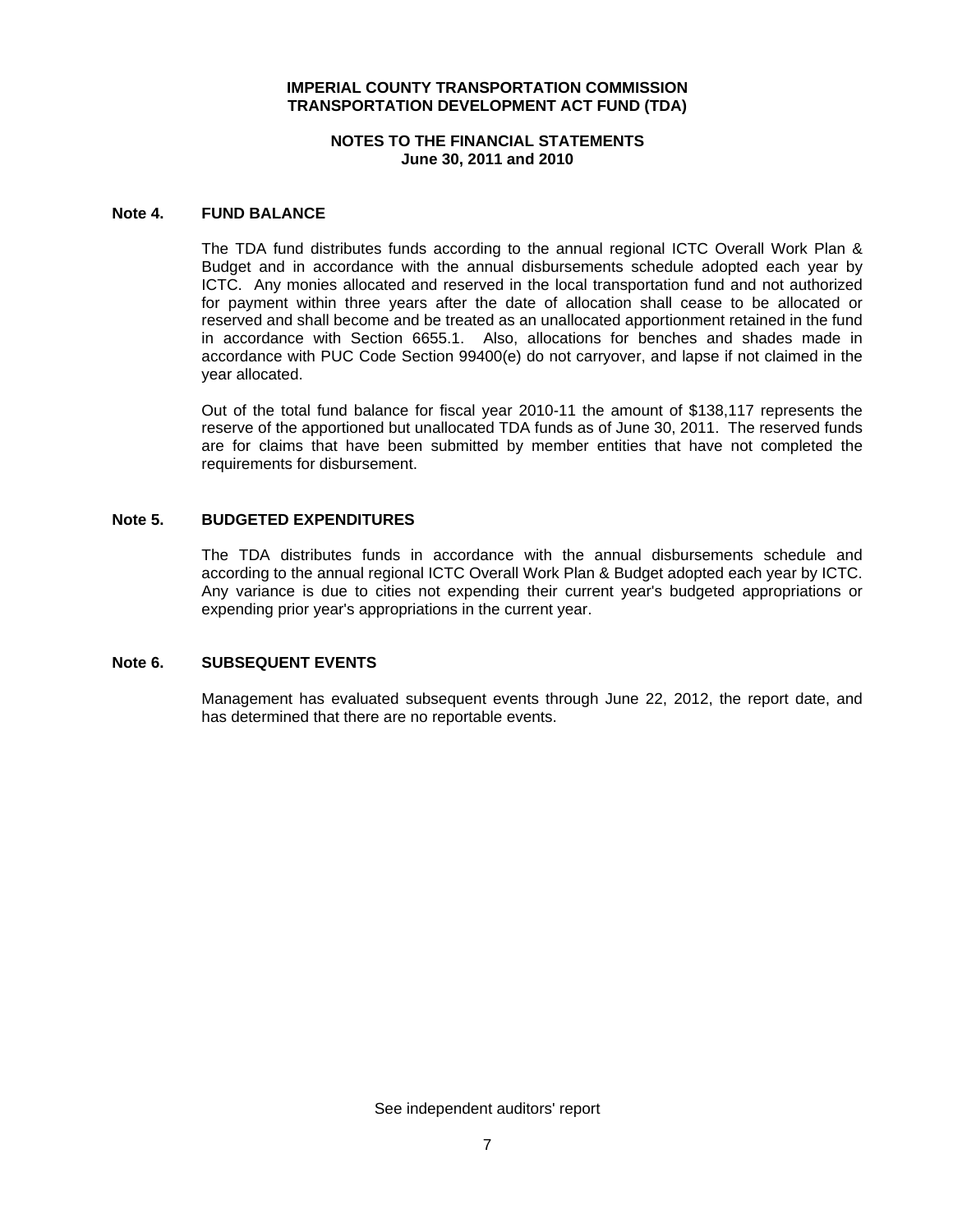# **SCHEDULE OF ALLOCATIONS AND DISBURSEMENTS For the Fiscal Year Ended June 30, 2011**

**Variance**

| <b>ALLOCATIONS</b>        | <b>PUC Section</b> | <b>Budget</b> | <b>Actual</b> | <b>Favorable</b><br>(Unfavorable) |
|---------------------------|--------------------|---------------|---------------|-----------------------------------|
| <b>City of Brawley</b>    |                    |               |               |                                   |
| <b>Bicycles</b>           | 99233.3            | \$<br>17,832  | \$<br>17,832  | $\boldsymbol{\mathsf{S}}$         |
| <b>Streets and Roads</b>  | 99400(a)           |               |               |                                   |
| Transit                   | 99400(c)           | 178,630       | 178,630       |                                   |
| <b>Benches and Shades</b> | 99400(e)           | 3,996         | 3,996         |                                   |
| Total                     |                    | 200,458       | 200,458       |                                   |
| <b>City of Calexico</b>   |                    |               |               |                                   |
| <b>Bicycles</b>           | 99233.3            | 21,413        | 21,413        |                                   |
| <b>Streets and Roads</b>  | 99400(a)           |               |               |                                   |
| Transit                   | 99400(c)           | 295,906       | 206,906       | 89,000                            |
| <b>Benches and Shades</b> | 99400(e)           | 5,823         | 5,823         |                                   |
| Total                     |                    | 323,142       | 234,142       | 89,000                            |
| City of Calipatria        |                    |               |               |                                   |
| <b>Bicycles</b>           | 99233.3            | 11,127        | 12,143        | (1,016)                           |
| <b>Streets and Roads</b>  | 99400(a)           |               |               |                                   |
| Transit                   | 99400(c)           | $-$           |               |                                   |
| <b>Benches and Shades</b> | 99400(e)           | 575           | 578           | (3)                               |
| Total                     |                    | 11,702        | 12,721        | (1,019)                           |
| City of El Centro         |                    |               |               |                                   |
| <b>Bicycles</b>           | 99233.3            | 22,700        | 22,700        |                                   |
| <b>Streets and Roads</b>  | 99400(a)           |               |               |                                   |
| Transit                   | 99400(c)           | 166,377       | 166,377       |                                   |
| <b>Benches and Shades</b> | 99400(e)           | 11,480        | 11,480        |                                   |
| Total                     |                    | 200,557       | 200,557       | $\overline{a}$                    |
| City of Holtville         |                    |               |               |                                   |
| <b>Bicycles</b>           | 99233.3            | 11,859        | 27,754        | (15, 895)                         |
| <b>Streets and Roads</b>  | 99400(a)           | --            | 185,500       | (185, 500)                        |
| Transit                   | 99400(c)           | $-$           |               |                                   |
| <b>Benches and Shades</b> | 99400(e)           | 949           |               |                                   |
| Total                     |                    | 12,808        | 213,254       | (200, 446)                        |
| City of Imperial          |                    |               |               |                                   |
| <b>Bicycles</b>           | 99233.3            | 13,810        |               | 13,810                            |
| <b>Streets and Roads</b>  | 99400(a)           |               |               |                                   |
| Transit                   | 99400(c)           | 86,812        |               | 86,812                            |
| <b>Benches and Shades</b> | 99400(e)           | 1,944         |               | 1,944                             |
| Total                     |                    | 102,566       | --            | 102,566                           |

See independent auditors' report